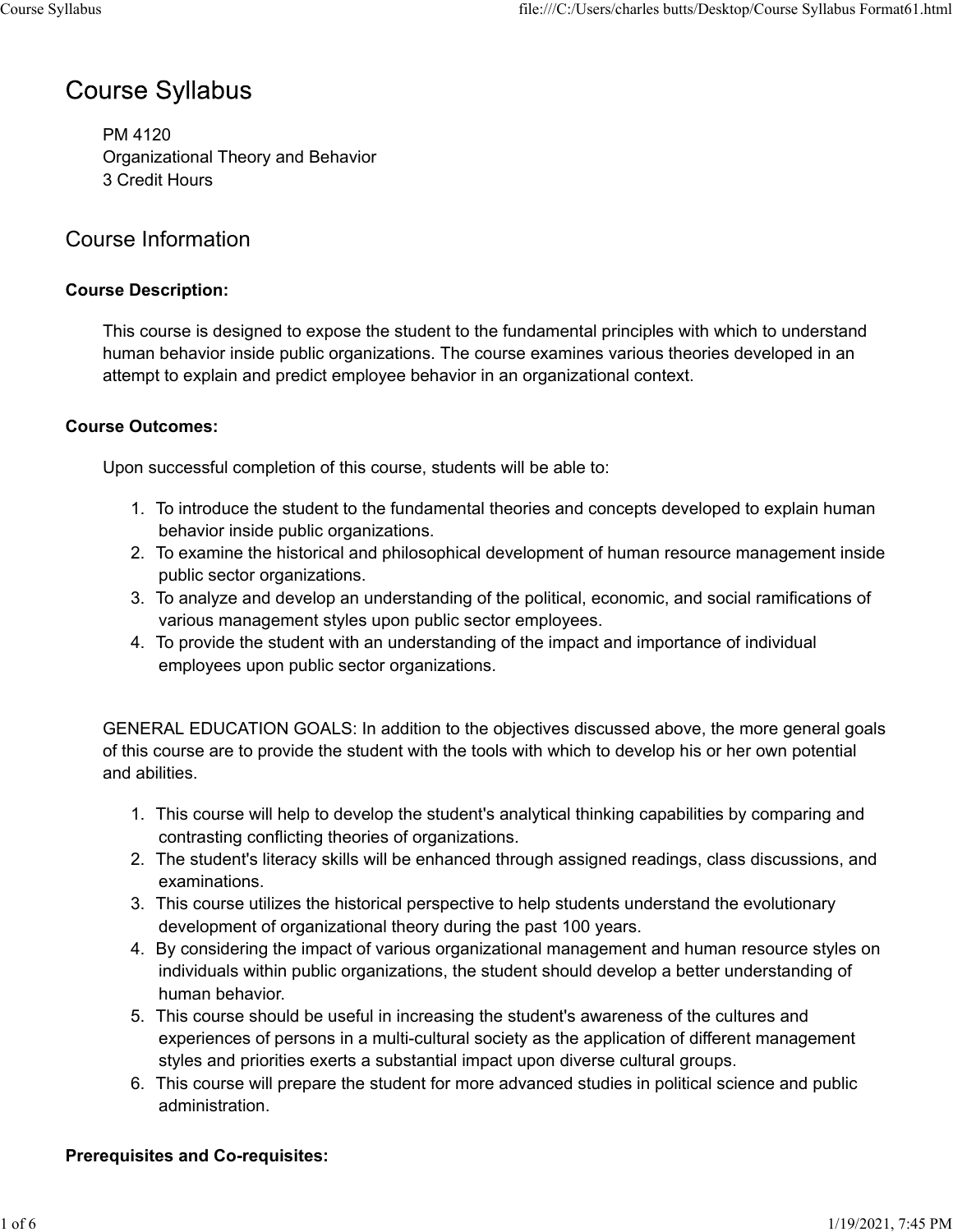None.

### **Course Topics:**

The resident course materials and associated text reading assignments should be accessed and studied as they are presented, beginning with Week One and continuing through the term.

### **Specific Course Requirements:**

No special knowledge of software is necessary for this course.

### Textbooks, Supplementary Materials, Hardware and Software Requirements

### **Required Textbooks:**

Robert B. Denhardt and Thomas J. Catlaw, Theories of Public Organization (7th Edition), Cengage Learning, ISBN-13: 978-1-285-43633-3 and ISBN-10: 1-285-43633-4

Michael L. Vasu, Debra W. Stewart, and G. David Garson, Organizational Behavior and Public Management (3rd Edition), Marcel Dekker, Inc., 1998. ISBN: 0824701356

Please visit the Virtual Bookstore opens in a new windowto obtain textbook information for this course. Move your cursor over the "Books" link in the navigation bar and select "Textbooks & Course Materials." Select your Program, Term, Department, and Course; then select "Submit."

#### **Supplementary Materials:**

None.

#### **Hardware and Software Requirements:**

Review the minimum hardware and software requirements opens in a new window

### **Common applications you might need:**

- **To read a PDF file download the latest version of Adobe Reader opens in a new window**
- Don't have Microsoft Word? Explore an alternative OpenOffice opens in a new window

#### **Web Resources:**

Purdue OWL Online Writing Lab opens in a new window(for APA, MLA, or Chicago style)

#### **Student Resources:**

- Technical support information can be found on the TN eCampus Help Desk opens in a new windowpage.
- ꞏ SmartThinking virtual tutoring is available **FREE** of charge. To access SmartThinking, visit the course homepage and select SmartThinking under Course Resources.
- You may also view sample sessions opens in a new windowto see what SmartThinking offers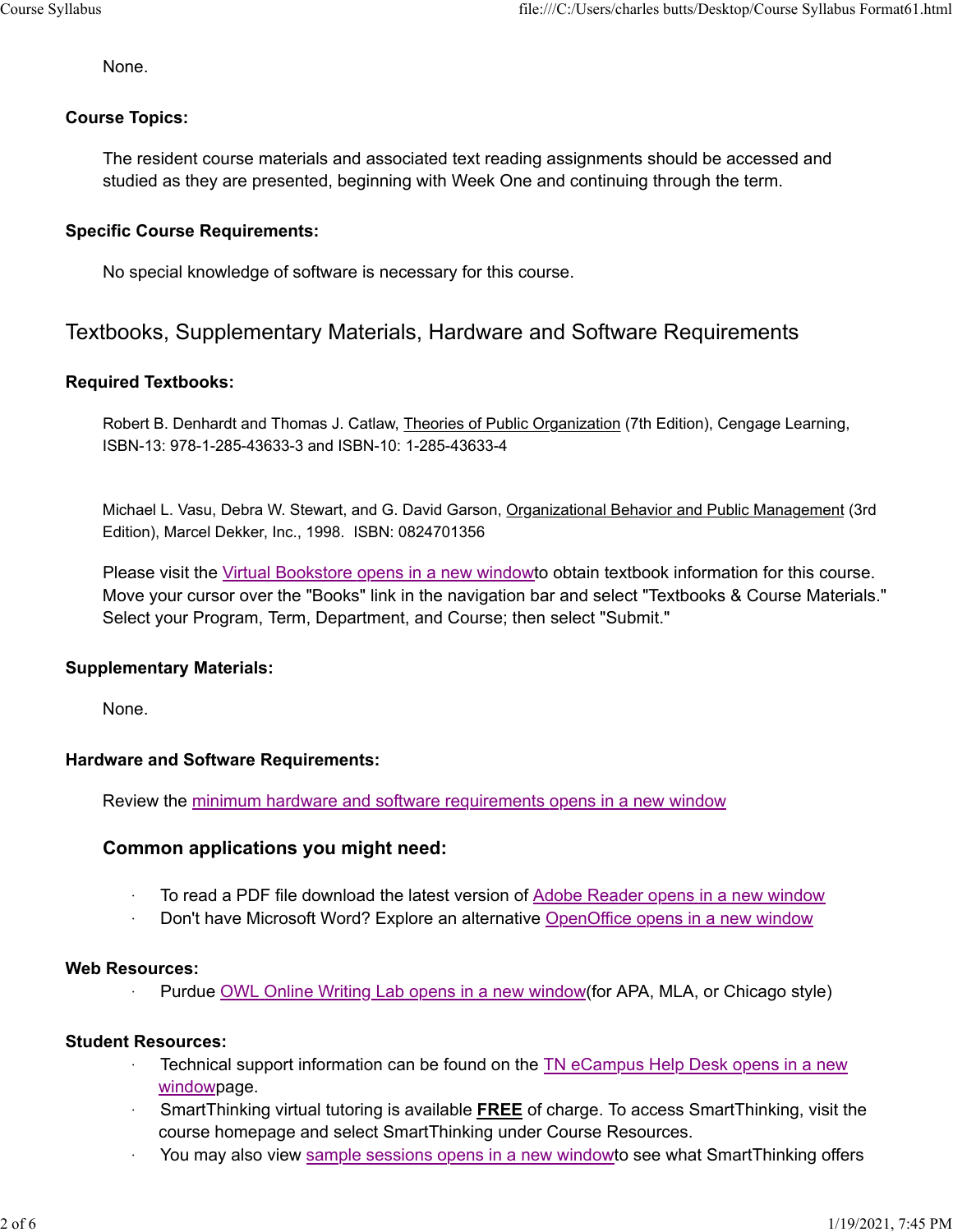and how it works.

Information on other student issues or concerns can be located on the TN eCampus Student Resources opens in a new windowpage

# Instructor Information

Please see "Instructor Information" in the Getting Started Module for instructor contact information, virtual office hours, and other communication information.

A student can expect to receive a response from the instructor within 24-48 hours of a student's email to the instructor unless notified of extenuating circumstances.

### Participation, Assessments, & Grading **Grading Procedures:**

Letter grades for this course will be assigned based on the following scale.

| <b>Assigned Grade</b> |                       |  |
|-----------------------|-----------------------|--|
| <b>Point Range</b>    | <b>Assigned Grade</b> |  |
| 270-300 Points        |                       |  |
| 240-269 Points        |                       |  |
| 210-239 Points        |                       |  |
| 180-209 Points        |                       |  |
| under 180 Points      |                       |  |

| <b>Graded Items</b>                   |                   |  |
|---------------------------------------|-------------------|--|
| <b>Description</b>                    | <b>Points</b>     |  |
| 4 Weekly Assignments, @ 7 points each | 28 Points         |  |
| 9 Weekly Assignments, @ 8 points each | 72 Points         |  |
| 1 Midterm Exam, @ 100 points          | 100 Points        |  |
| 1 Final Exam, @ 100 points            | 100 Points        |  |
| <b>Total Points</b>                   | 300 Course Points |  |

### Assignments and Projects:

The exams will be provided on-line. The exams will cover only the material since the last examination. Therefore, the final examination will not be comprehensive.

Grades will be determined by two (2) examinations and thirteen (13) weekly assignments. The first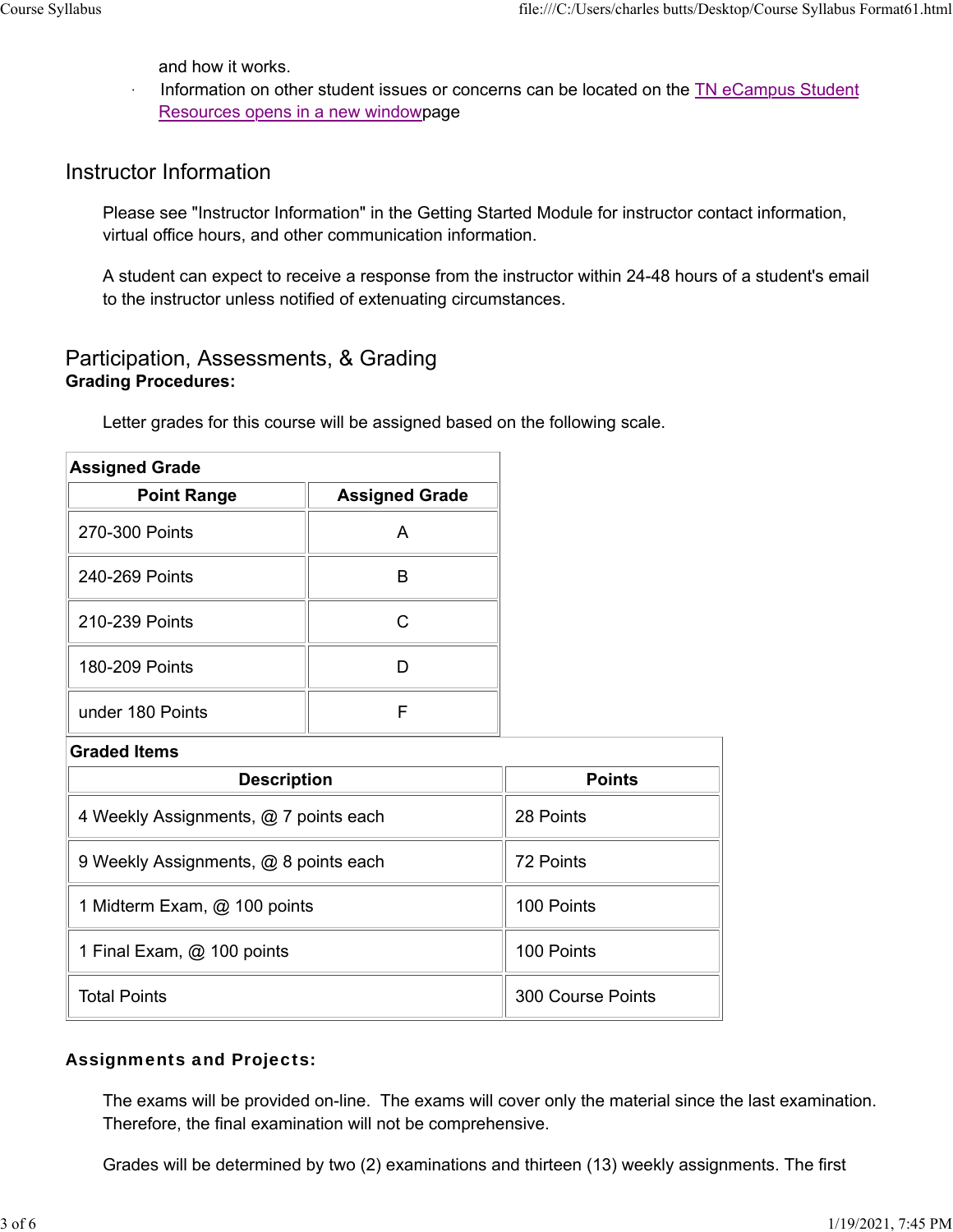examination will cover Part 1 of the course (organizational theory), while the second examination will cover Part 2 of the course (organizational behavior). The two examinations will be worth 100 points each (200 point's combined or 66.6 %) and will consist of essay questions short-answer questions, true-false questions, and multiple-choice questions. Each examination is worth 33.3% of your final grade. The weekly assignment questions accompanying each chapter will be worth a total of 100 points, or 33.3% of the student's total grade.

Examinations will be equally weighted. Participation in discussion boards will be considered in determining the student's course grade.

#### **Late Policy:**

MAKE-UP EXAMINATIONS:

Students are expected to take all examinations when scheduled. Make-up examinations will only be allowed for legitimate reasons. Approved make-up examinations will be given at a time and place determined by the instructor outside of scheduled class periods.

All make-up examinations taken after the scheduled examination time will be in the form of essay and short-answer questions.

### Course Ground Rules

*The following two statements (1., 2.) were derived from the TBR System-wide Student Rules document, released January 2012:* 

RULES OF THE TENNESSEE BOARD OF REGENTS STATE UNIVERSITY AND COMMUNITY COLLEGE SYSTEM OF TENNESSEE SYSTEM-WIDE STUDENT RULES CHAPTER 0240-02-03 STUDENT CONDUCT AND DISCIPLINARY SANCTIONS

**Read the document in its entirety opens in a new window.**

#### **1. Standards of Conduct:**

Students are required to adhere to the same professional, legal and ethical standards of conduct online as on campus. In addition, students should conform to generally accepted standards of "netiquette" while sending e-mail, posting comments to the discussion board, and while participating in other means of communicating online. Specifically, students should refrain from inappropriate and/or offensive language, comments and actions.

#### **2. Review the TN eCampus Academic Integrity/Academic Honesty Policy opens in a new window**

In their academic activities, students are expected to maintain high standards of honesty and integrity. Academic dishonesty is prohibited.

Such conduct includes, but is not limited to:

 $\circ$  an attempt by one or more students to use unauthorized information in the taking of an exam,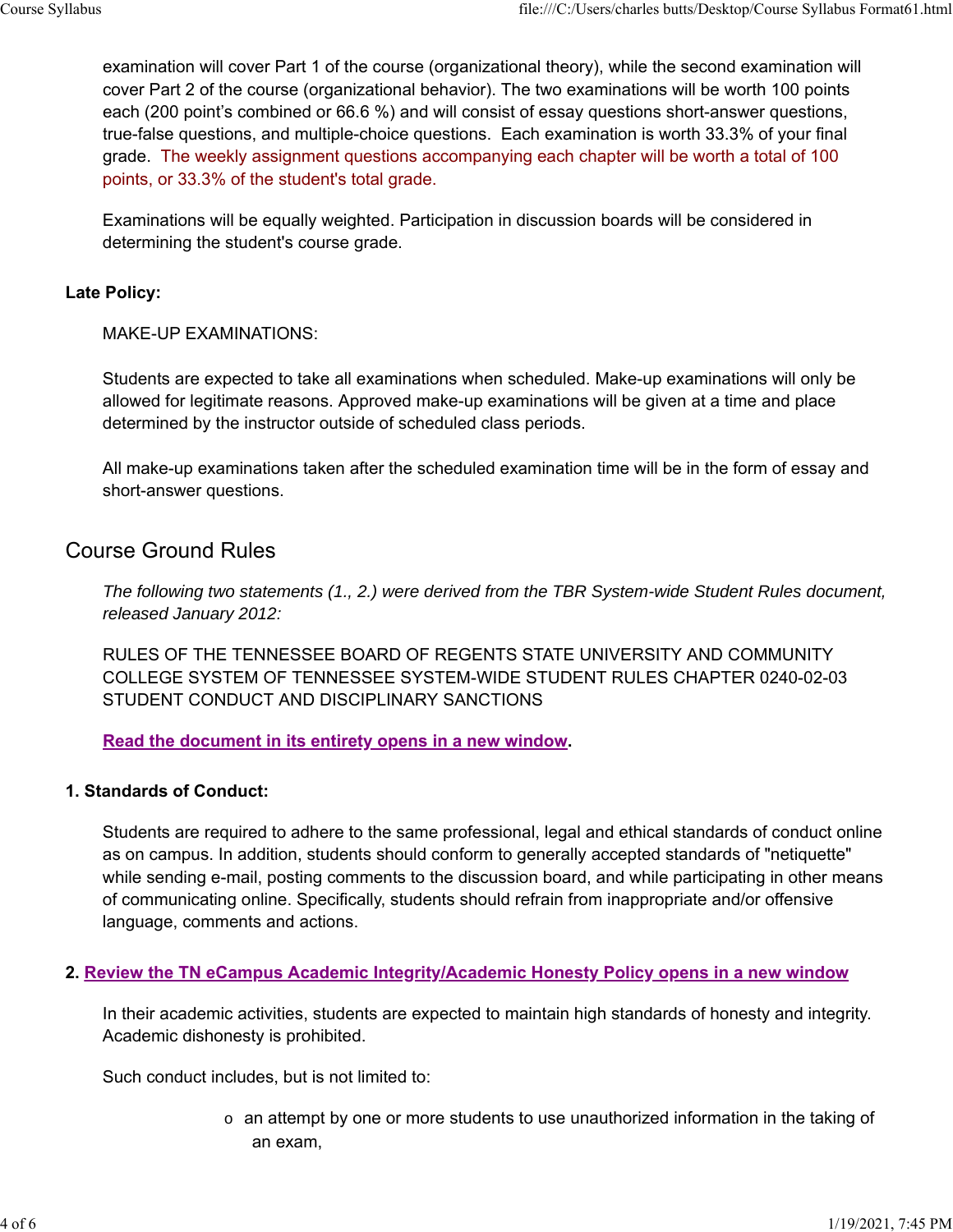- $\circ$  to submit as one's own work, themes, reports, drawings, laboratory notes, computer programs, or other products prepared by another person,
- $\circ$  or to knowingly assist another student in obtaining or using unauthorized materials.

Plagiarism, cheating, and other forms of academic dishonesty are prohibited.

Students guilty of academic misconduct, either directly or indirectly through participation or assistance, are subject to disciplinary action through the regular procedures of the student's home institution. Refer to the student handbook provided by your home institution to review the student conduct policy.

In addition to other possible disciplinary sanctions that may be imposed, the instructor has the authority to assign an "F" or zero for an activity or to assign an "F" for the course.

### **Other Course Rules:**

Students are expected to:

- Participate in all aspects of the course
- ꞏ Communicate with other students
- Learn how to navigate in Brightspace
- ꞏ Keep abreast of course announcements
- Use the assigned course management (Brightspace) e-mail address rather than a personal e-mail address
- Address technical problems immediately:
	- o Contact Technical Support opens in a new window
	- o View Term Calendar here opens in a new window
- ꞏ Observe course netiquette at all times

### Guidelines for Communications

### **Email:**

- ꞏ Always include a subject line.
- Remember without facial expressions some comments may be taken the wrong way. Be careful in wording your emails.
- Use standard fonts.
- Do not send large attachments without permission.
- Special formatting such as centering, audio messages, tables, html, etc. should be avoided unless necessary to complete an assignment or other communication.
- Respect the privacy of other class members.

### **Discussions:**

- ꞏ Review the discussion threads thoroughly before entering the discussion.
- ꞏ Try to maintain threads by using the "Reply" button rather starting a new topic.
- ꞏ Do not make insulting or inflammatory statements to other members of the discussion group. Be respectful of others' ideas.
- Be patient and read the comments of other group members thoroughly before entering your remarks.
- ꞏ Be cooperative with group leaders in completing assigned tasks.